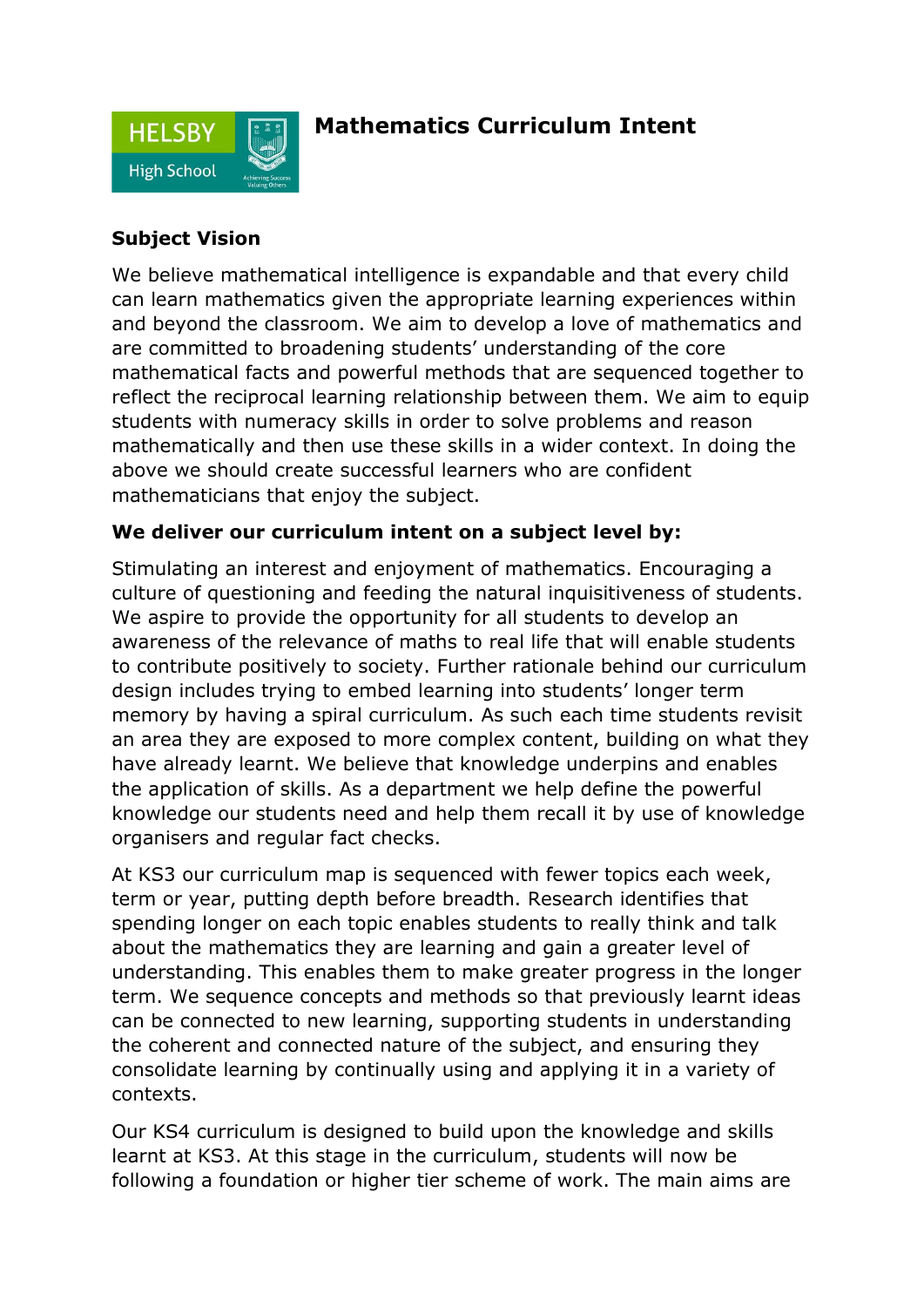to deepen students understanding through regularly revisiting content in different contexts. This is supported by the use of regular low-stakes testing across this key stage.

In KS5 the theme continues, however greater importance is now placed on the links to application outside of the classroom, reasoning and problem solving. This is possible due to how quickly the Advanced Level students can absorb the declarative knowledge (facts and formulae) and therefore their working memory is not being overloaded when engaging with the conditional knowledge.

At Helsby we enrich our mathematics curriculum by offering further opportunities for students to study mathematics, whether this is during lunchtime enrichment clubs, competing in national challenges or trips to inspiration events. We also look to use external resources to enhance our mathematics provision at Helsby via websites or University visits.

| Encouraging high aspiration<br>and a love of learning | Students in all key stages are<br>challenged to exceed their own<br>Target Grades and reflect on how<br>to improve their work.<br>Students engage with a variety of<br>$\bullet$<br>stimulating independent learning<br>resources which enhance their<br>learning.<br>• Our mathematics curriculum helps<br>students to gain enjoyment through<br>a growing self-confidence in their<br>ability. |
|-------------------------------------------------------|--------------------------------------------------------------------------------------------------------------------------------------------------------------------------------------------------------------------------------------------------------------------------------------------------------------------------------------------------------------------------------------------------|
| Maximising progress and<br>potential                  | Key skills and knowledge are<br>$\bullet$<br>constantly revisited.<br>Students' progress is constantly<br>monitored and reviewed to ensure<br>we are meeting their needs.                                                                                                                                                                                                                        |
| Providing rewarding learning<br>experiences           | By having a carefully planned<br>$\bullet$<br>curriculum that enables students to<br>develop new skills through a variety<br>of interesting contexts to foster<br>enjoyment.                                                                                                                                                                                                                     |
| Offering diverse opportunities                        | Students across all key stages are<br>$\bullet$<br>offered enrichment opportunities at                                                                                                                                                                                                                                                                                                           |

In Mathematics, students '**Achieve success'** by: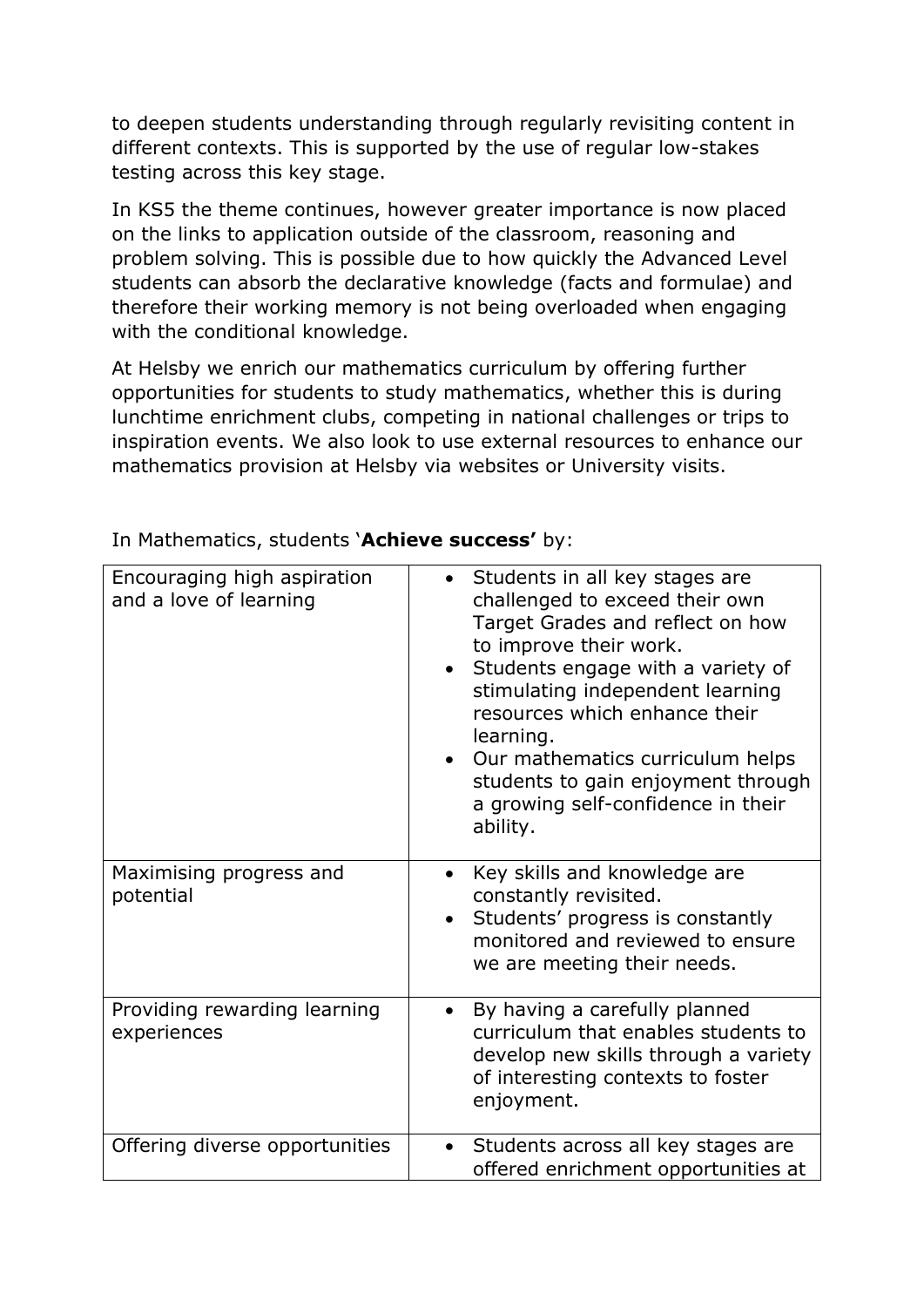|                                                | lunchtime or after school, in<br>addition to the national challenges,<br>trips or visits by external<br>institutions.                                                                                                                                                                                                                      |
|------------------------------------------------|--------------------------------------------------------------------------------------------------------------------------------------------------------------------------------------------------------------------------------------------------------------------------------------------------------------------------------------------|
| Recognising and celebrating<br>all achievement | A positive attitude towards<br>mathematics is the outcome of<br>success in the subject, especially if<br>students are aware of their<br>success. We ensure students get<br>continual verbal feedback, regular<br>praise during lessons, and written<br>feedback on regular low-stakes<br>testing and more formal summative<br>assessments. |

## In Mathematics, students **'Value Others'** by:

| Contributing to a safe school<br>environment | All students are reminded and<br>encouraged of the school values<br>and rules whilst in mathematics.<br>Students regularly display kind and<br>considerate behaviour ensuring that<br>others feel safe in lessons.                                                    |
|----------------------------------------------|-----------------------------------------------------------------------------------------------------------------------------------------------------------------------------------------------------------------------------------------------------------------------|
| Showing tolerance, respect<br>and fairness   | By understanding that others<br>acquire knowledge at different<br>times and pace, students are<br>respectful and kind when others<br>ask for assistance or a further<br>explanation.                                                                                  |
| Listening to and respecting<br>others' views | Students regularly show<br>$\bullet$<br>compassion and understanding<br>through listening to others' ideas<br>and questions during discussions in<br>mathematics.                                                                                                     |
| Appreciating and embracing<br>diversity      | Students appreciate that not all<br>$\bullet$<br>students have the same ability or<br>opinions. Students are exposed to<br>this regularly when offering<br>different methods or solutions to<br>the same problem, and everyone<br>feels their contribution is valued. |